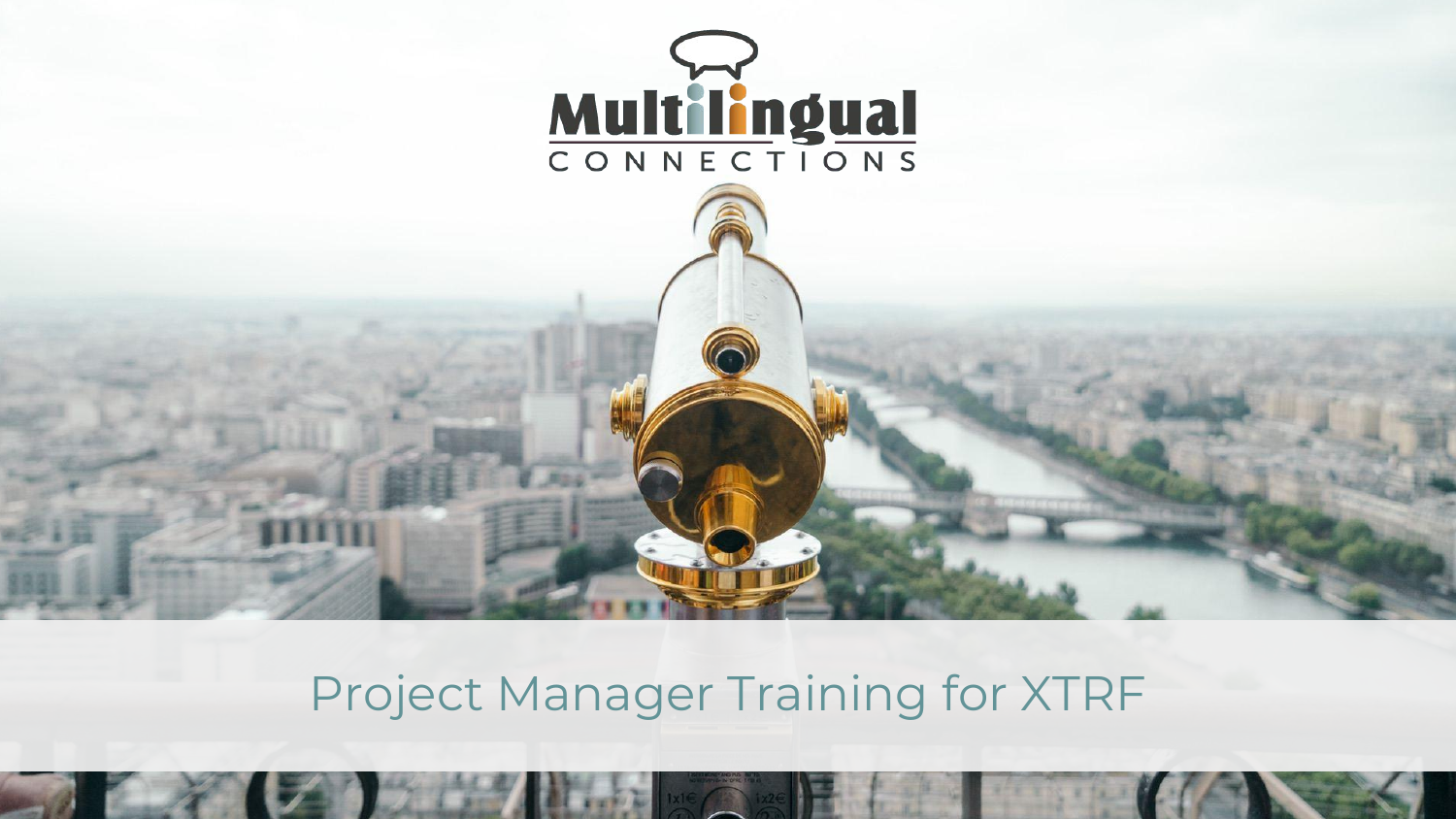

### **ABOUT US**

- Woman owned, agency based in Evanston, Illinois USA
- 50% of staff in Evanston
- Additionally we have remote U.S. team in Minneapolis, Seattle & Phoenix
- Global team in Egypt, Turkey, Mexico, Peru & South Korea
- Currently 22 full time staff with half of our staff in project management roles.

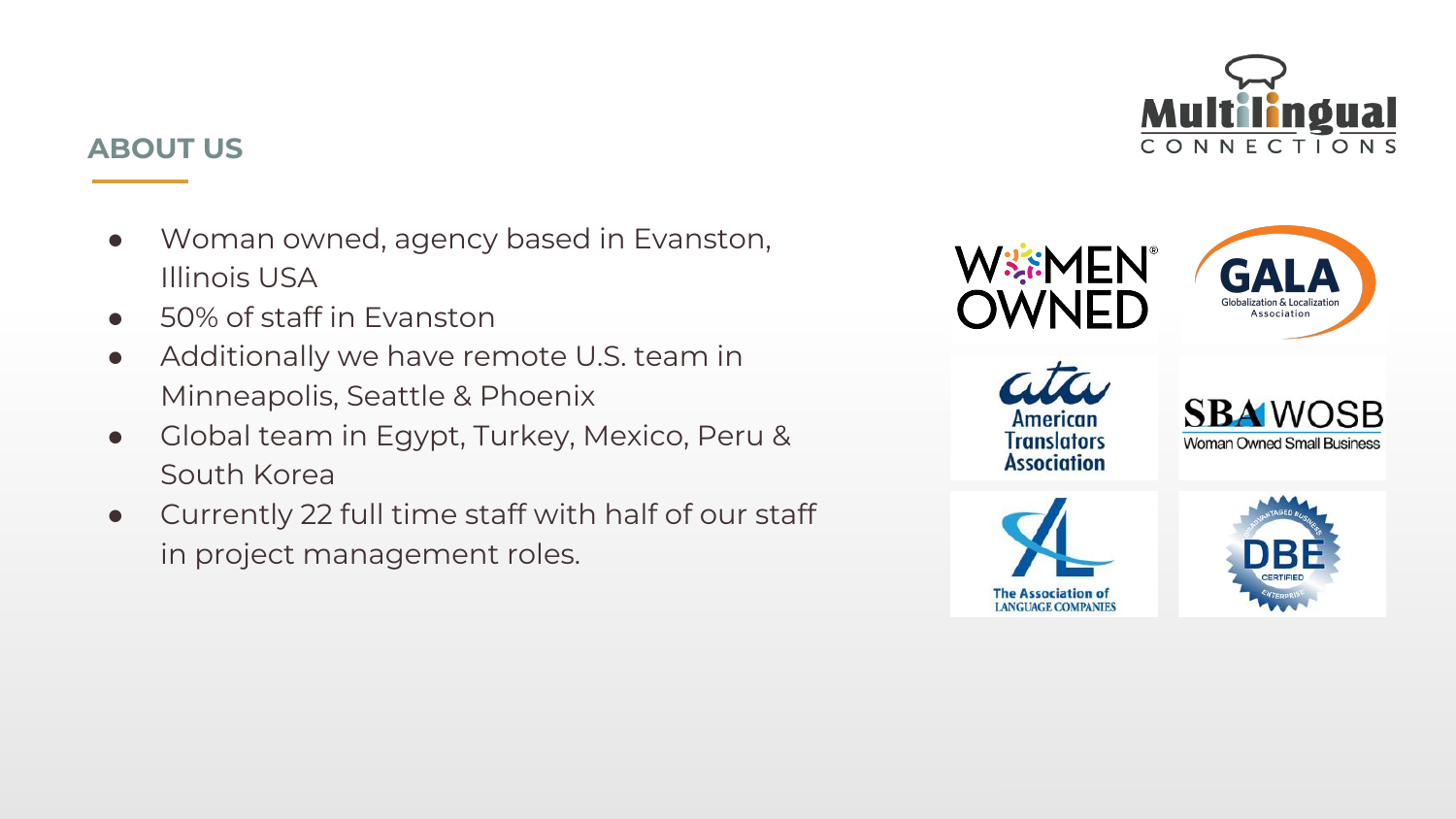

### **OUR TRAINING**

- Our training as evolved as our team has grown
- Our needs are also evolving as our team becomes more global
- We are not the experts on training, but feel we are doing better with every new hire
- Extensive documentation in Google Docs
- Many screencasts as well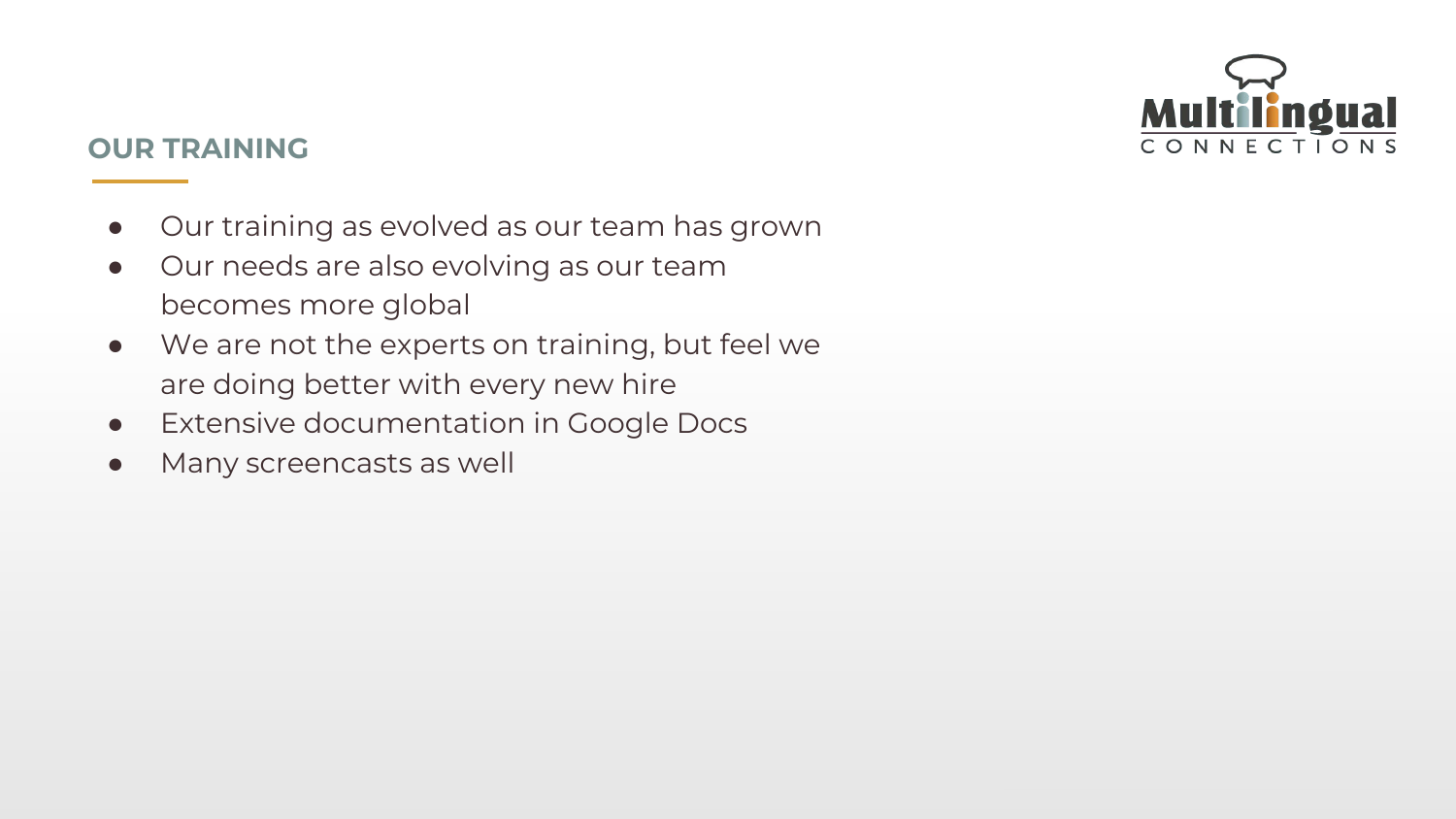

### **XTRF TRAINING AT MC**

- 1. Before a PM starts
- 2. The new employee
- 3. Ongoing training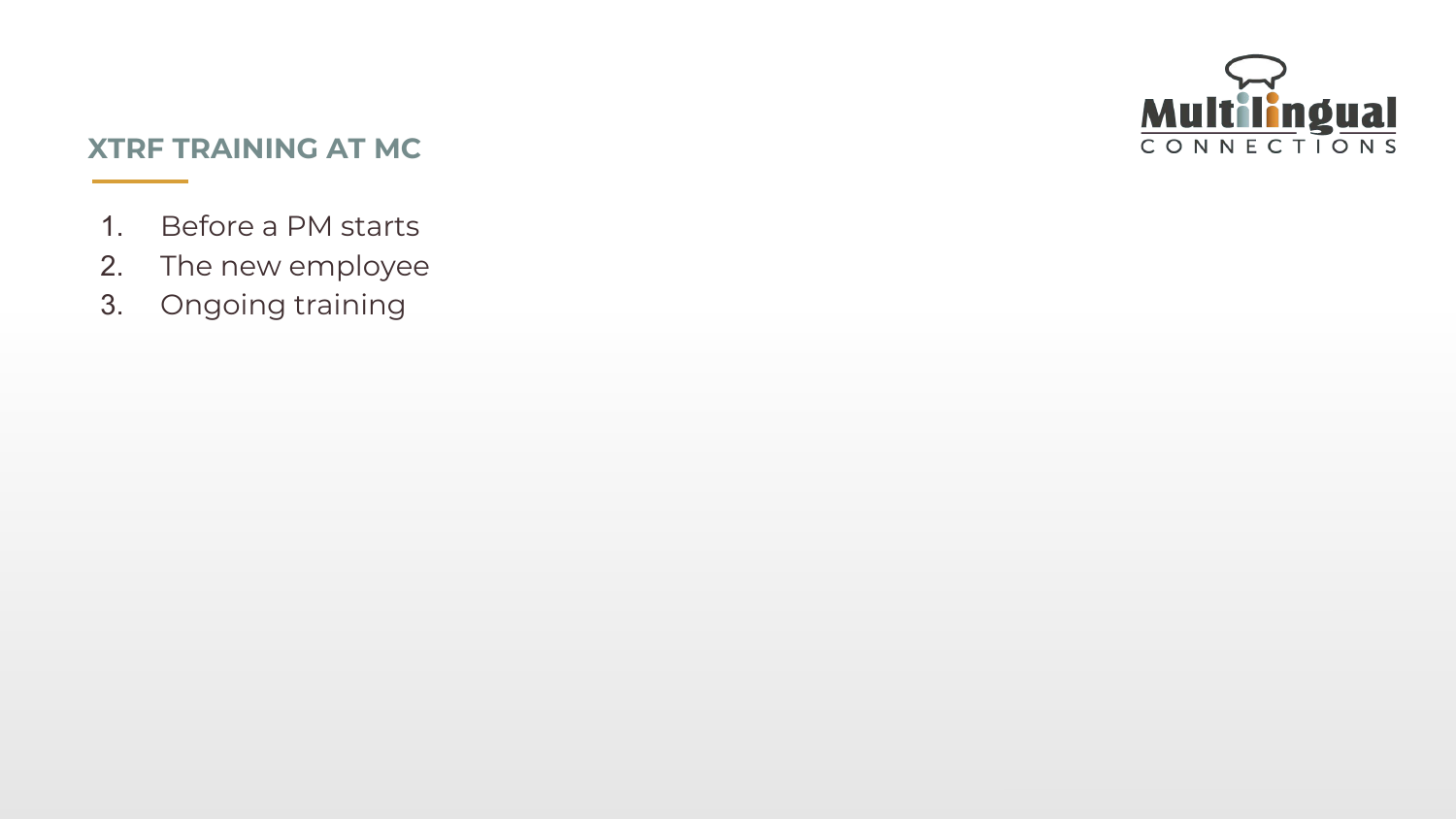| w Employee Before First Day                           | On First Day<br>$\cdots$                                                   | In First Week<br>$\cdots$                  | PM Weeks 1-3: self-guided<br>$\cdots$<br>training                                                                                                                                                                                                                                                                                                                                                                                                                                                          | <b>Reference: Main Technology</b><br>$\cdots$<br>We Use | Reference: Compa                                                                                                                                                                                                                                                                                     |
|-------------------------------------------------------|----------------------------------------------------------------------------|--------------------------------------------|------------------------------------------------------------------------------------------------------------------------------------------------------------------------------------------------------------------------------------------------------------------------------------------------------------------------------------------------------------------------------------------------------------------------------------------------------------------------------------------------------------|---------------------------------------------------------|------------------------------------------------------------------------------------------------------------------------------------------------------------------------------------------------------------------------------------------------------------------------------------------------------|
| atch our new hire orientation!                        | Set-up 20 minute one-on-one<br>interviews with each member of the<br>team. | Watch Digital Ninja Videos<br>$\equiv 0.1$ | Week 1: Practice Pricing and<br>Turnarounds                                                                                                                                                                                                                                                                                                                                                                                                                                                                | <b>XTRF</b><br>m.                                       | Where do I find?<br>$\equiv 01$                                                                                                                                                                                                                                                                      |
| ing I-9 documents to prove you can<br>ork in the U.S. | $\equiv 01$<br>Check out and sign our Employee                             | <b>Team Drive Training</b><br>$\equiv 01$  | $\equiv$ $\wp$ 1 $\otimes$ 1<br>Week 1: Introduction to XTRF for<br>PMs. Watch XTRF 101 videos and<br>review Intro guidelines.<br>$\oslash$ 2<br>Week 1: Memsource: Watch training<br>videos and review guidelines.<br>2 2 Ⅰ 0/6<br>Week 2: Advanced XTRF - watch<br>XTRF 102 videos and read<br>Advanced guidelines<br>$\odot$ 2<br>Week 3: Advanced XTRF - watch<br>XTRF 201 videos and continue with<br>Advanced guidelines<br>@2<br>Week 3: Advanced XTRF - watch<br>XTRF 202 videos and continue with | Memsource<br>$\equiv 01$                                | Can I have? (Eval<br>@1                                                                                                                                                                                                                                                                              |
| Add another card                                      | Handbook!<br>$\odot$ $\equiv$ $\odot$ 1 $\odot$ 1                          | + Add another card                         |                                                                                                                                                                                                                                                                                                                                                                                                                                                                                                            | Google Suite                                            | Who do I talk to whe<br>$\oslash$ 1                                                                                                                                                                                                                                                                  |
|                                                       | Provide information for the Staff<br>Directory<br>$\equiv 01$              |                                            |                                                                                                                                                                                                                                                                                                                                                                                                                                                                                                            | LastPass & Passwords<br>$\equiv 01$                     | <b>Team Meetings</b>                                                                                                                                                                                                                                                                                 |
|                                                       | Welcome lunch with the team!<br>≡                                          |                                            |                                                                                                                                                                                                                                                                                                                                                                                                                                                                                                            | Nutshell<br>$\equiv 01$                                 |                                                                                                                                                                                                                                                                                                      |
|                                                       | Write your bio<br>≣                                                        |                                            |                                                                                                                                                                                                                                                                                                                                                                                                                                                                                                            | Adobe Creative Cloud<br>$\equiv 01$                     |                                                                                                                                                                                                                                                                                                      |
|                                                       | Sign up for GALA and explore<br>resources                                  |                                            |                                                                                                                                                                                                                                                                                                                                                                                                                                                                                                            | <b>Express Scribe</b>                                   | Huddles                                                                                                                                                                                                                                                                                              |
|                                                       | ≡<br>Share a couple digital pictures of                                    |                                            |                                                                                                                                                                                                                                                                                                                                                                                                                                                                                                            | RingCentral & Phones/Fax<br>$\equiv 01$                 | $\equiv 01$<br>Work from home<br>m and the set of the set of the set of the set of the set of the set of the set of the set of the set of the set of the set of the set of the set of the set of the set of the set of the set of the set of the set of the set<br>Performance Review<br>$\equiv 01$ |
|                                                       | vourself with Mark for the website<br>+ Add another card                   |                                            |                                                                                                                                                                                                                                                                                                                                                                                                                                                                                                            | Gusto Payroll and 401k<br>≡                             |                                                                                                                                                                                                                                                                                                      |
|                                                       |                                                                            |                                            |                                                                                                                                                                                                                                                                                                                                                                                                                                                                                                            | Professional development<br>$\equiv 0.6$                |                                                                                                                                                                                                                                                                                                      |
|                                                       |                                                                            |                                            | Advanced guidelines<br>+ Add another card                                                                                                                                                                                                                                                                                                                                                                                                                                                                  | + Add another card                                      | Weekend Hours<br>+ Add another card                                                                                                                                                                                                                                                                  |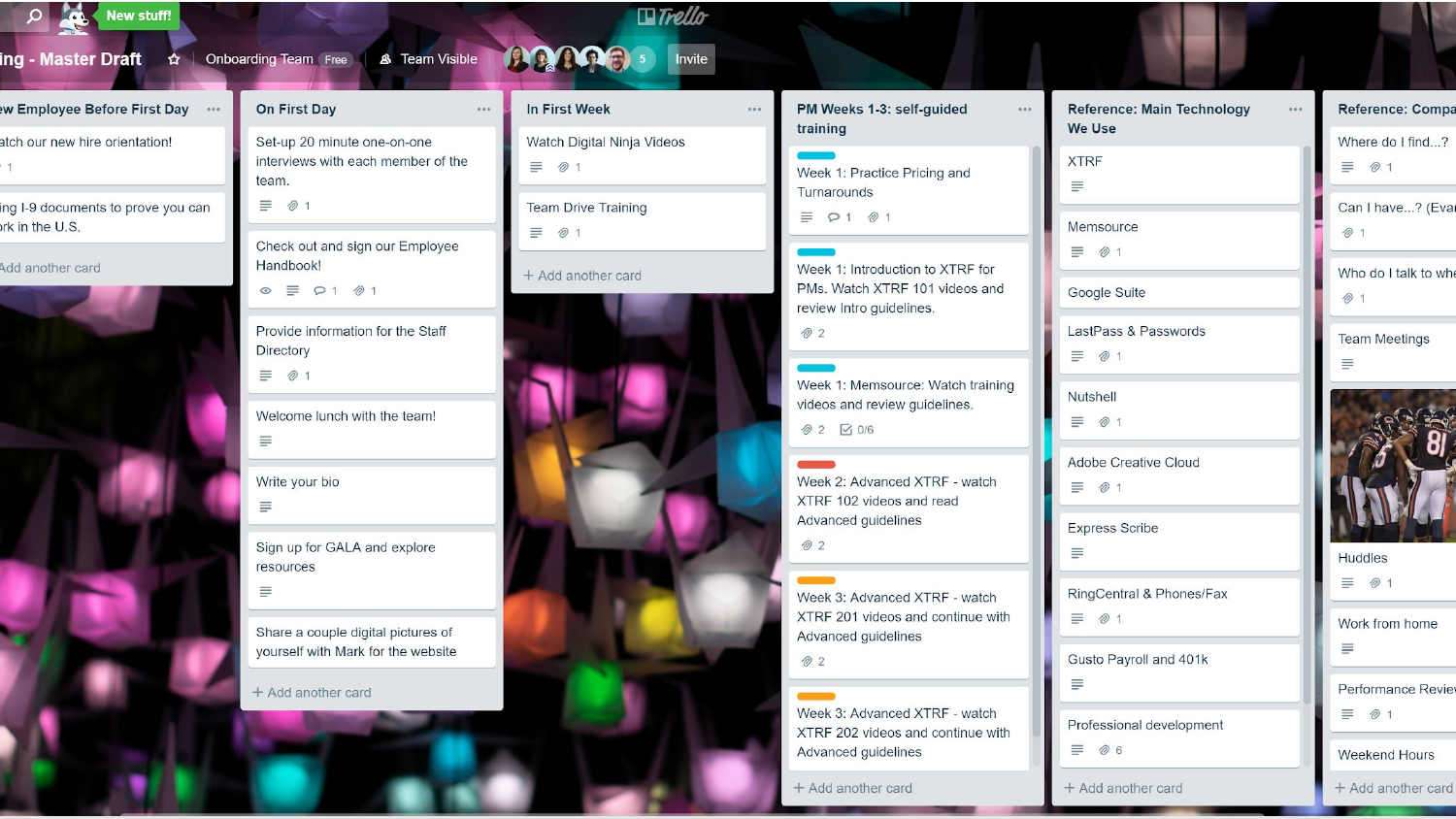

## **NEW EMPLOYEES - FIRST THREE WEEKS**

- 1. Supervisor gives PM walkthrough of XTRF
	- a. Basic functions
	- b. Views
- 2. Self-guided viewing of screencasts along with relevant documentation required
- 3. Colleague walkthroughs of full projects from start to finish
- 4. Data Hygiene
	- a. Client data
	- b. Vendor data (evaluation, rates, profiles etc…)
	- c. Project data management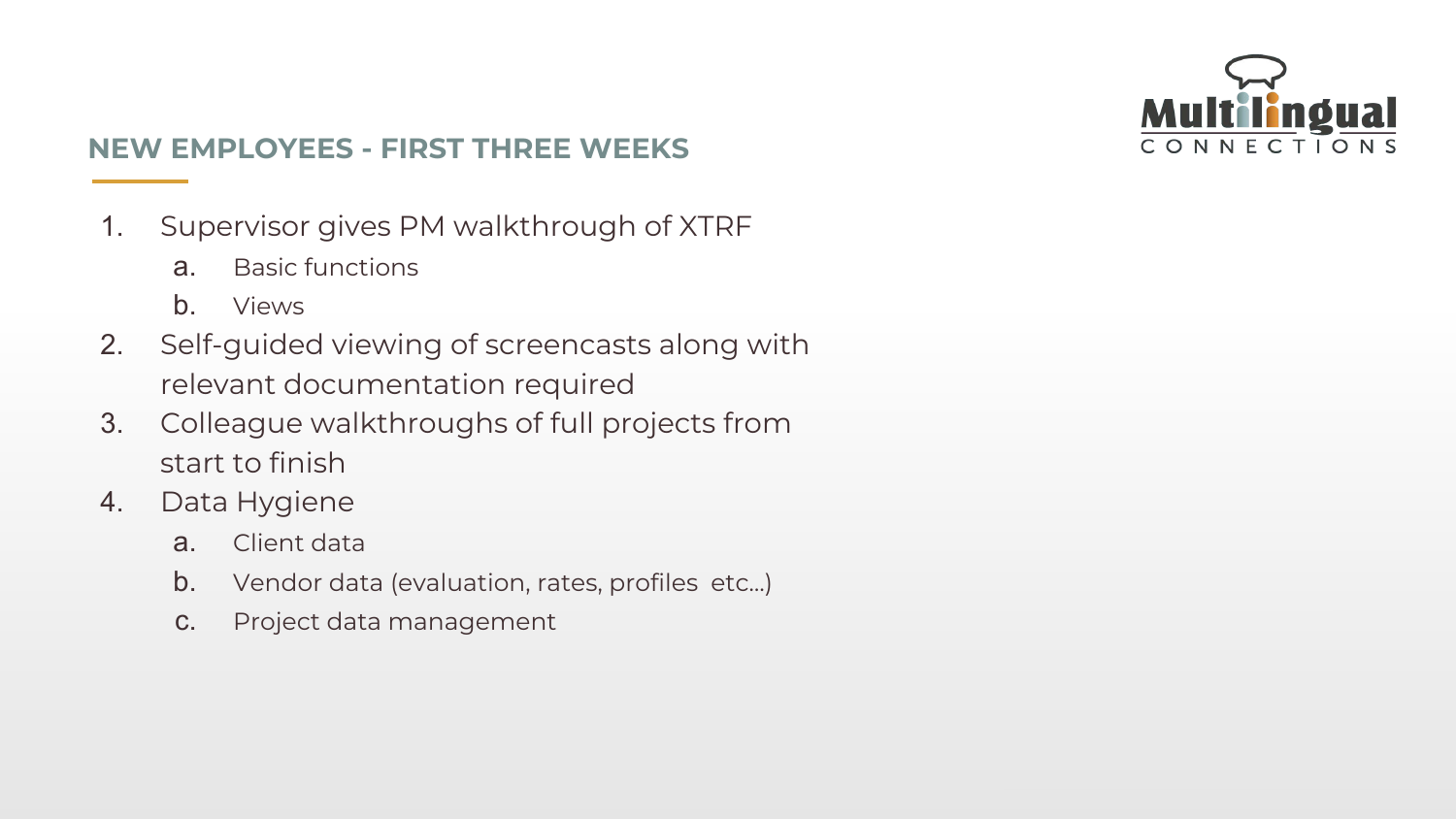#### \*MC Company Files > ... > Screencasts > XTRF for PMs 101 - project basics =

| Name 个 |                                                                                     | Last modified              |
|--------|-------------------------------------------------------------------------------------|----------------------------|
|        | 01 XTRF 101 - First time logging in.mp4                                             | Aug 1, 2018 Katie Baumann  |
|        | 02 XTRF 101 - Adding a client and quote.mp4 =                                       | Aug 1, 2018 Katie Baumann  |
|        | 03 XTRF 101 - Project Part 1 - Setting up the Order, Languages, Process.mp4         | Aug 1, 2018 Katie Baumann  |
|        | 04 XTRF 101 - Project Part 2 - Setting up the Files and Finance.mp4 =               | Aug 1, 2018 me             |
|        | 05 XTRF 101 - Project Part 3 - Setting up People and starting the project.mp4 ==    | Aug 1, 2018 me             |
|        | 06 XTRF 101 - Project Part 4 - Assigning jobs and uploading final file.mp4          | Aug 1, 2018 me             |
|        | 07 XTRF 101 - Project Part 5 - Completing the project.mp4                           | Aug 1, 2018 me             |
|        | 01 XTRF 102 - Deleting steps in a process.mp4 =                                     | Sep 7, 2018 Katie Baumann  |
|        | 02 XTRF 102 - Adding steps in a process.mp4 -                                       | Sep 7, 2018 Katie Baumann  |
|        | 03 XTRF 102 - Additional information on Process Templates and File Categories.mp4 4 | Sep 12, 2018 Katie Baumann |
|        | 04 XTRF 102 - Splitting jobs part 1.mp4 $\stackrel{a.s.}{\longrightarrow}$          | Sep 14, 2018 Katie Baumann |
|        | 05 XTRF 102 - Splitting jobs part 2.mp4 =                                           | Sep 14, 2018 Katie Baumann |
|        | 06 XTRF 102 - Job instructions and payables.mp4 4                                   | Oct 5, 2018 Katie Baumann  |
|        | 07 XTRF 102 - Sending job offers part 1.mp4                                         | Oct 5, 2018 Katie Baumann  |
|        | 08 XTRF 102 - Sending jobs offers part 2.mp4 $\stackrel{a}{\longrightarrow}$        | Oct 5, 2018 Katie Baumann  |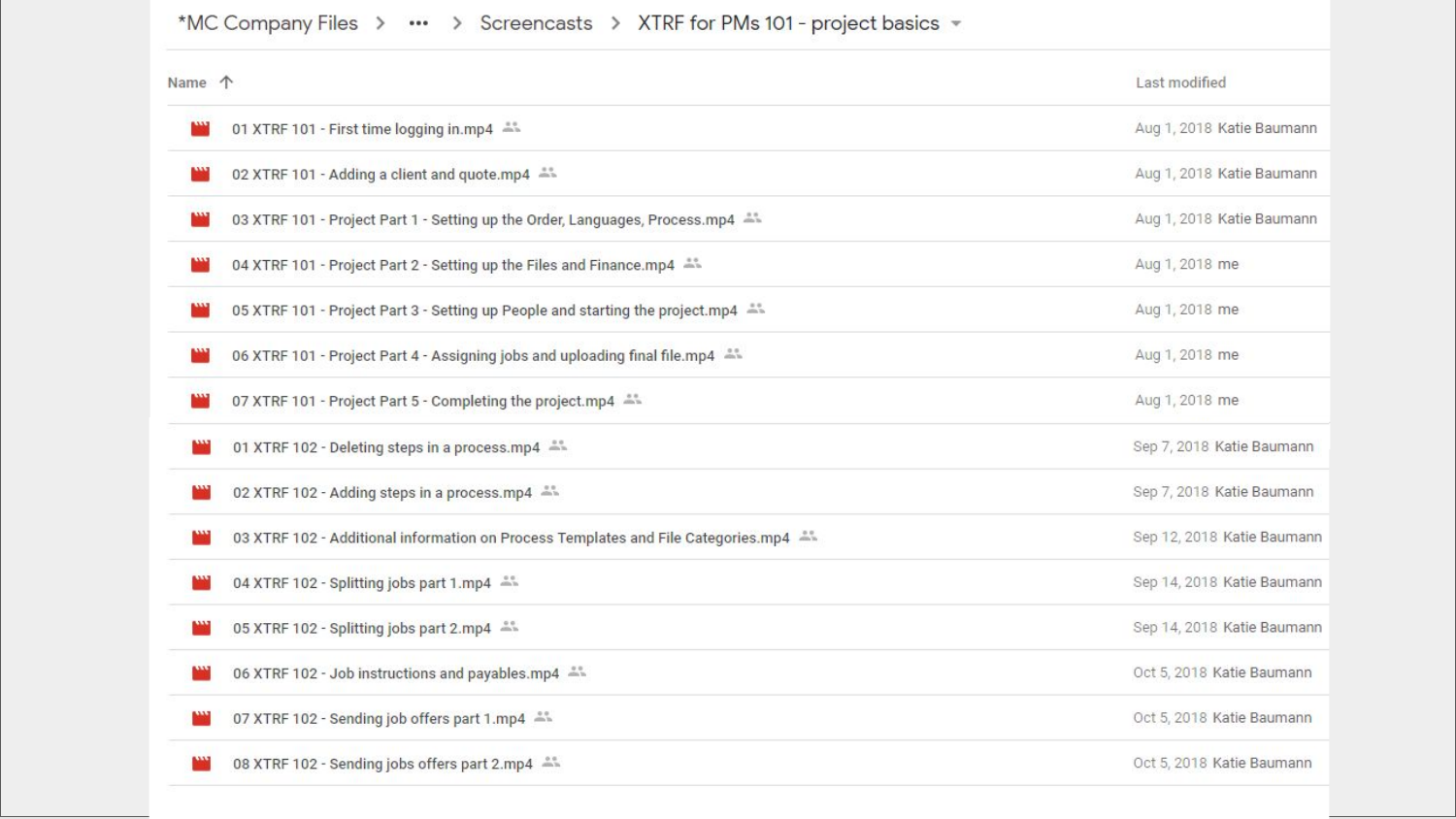

# **ONGOING XTRF TRAINING / DISCUSSION / COMMUNICATION**

- 1. Periodic XTRF training when needed
	- Document new training, record new screencasts, share with team in meeting
- 2. Team discussions
	- Facilitate PM ideas, tips, best practices
	- Document discussions
- 3. Other communications
	- Periodic emails with tips and updates
	- Updated documentation
	- New and updated screencasts
	- Encourage the use of UserEcho… but update is limited by our PMs